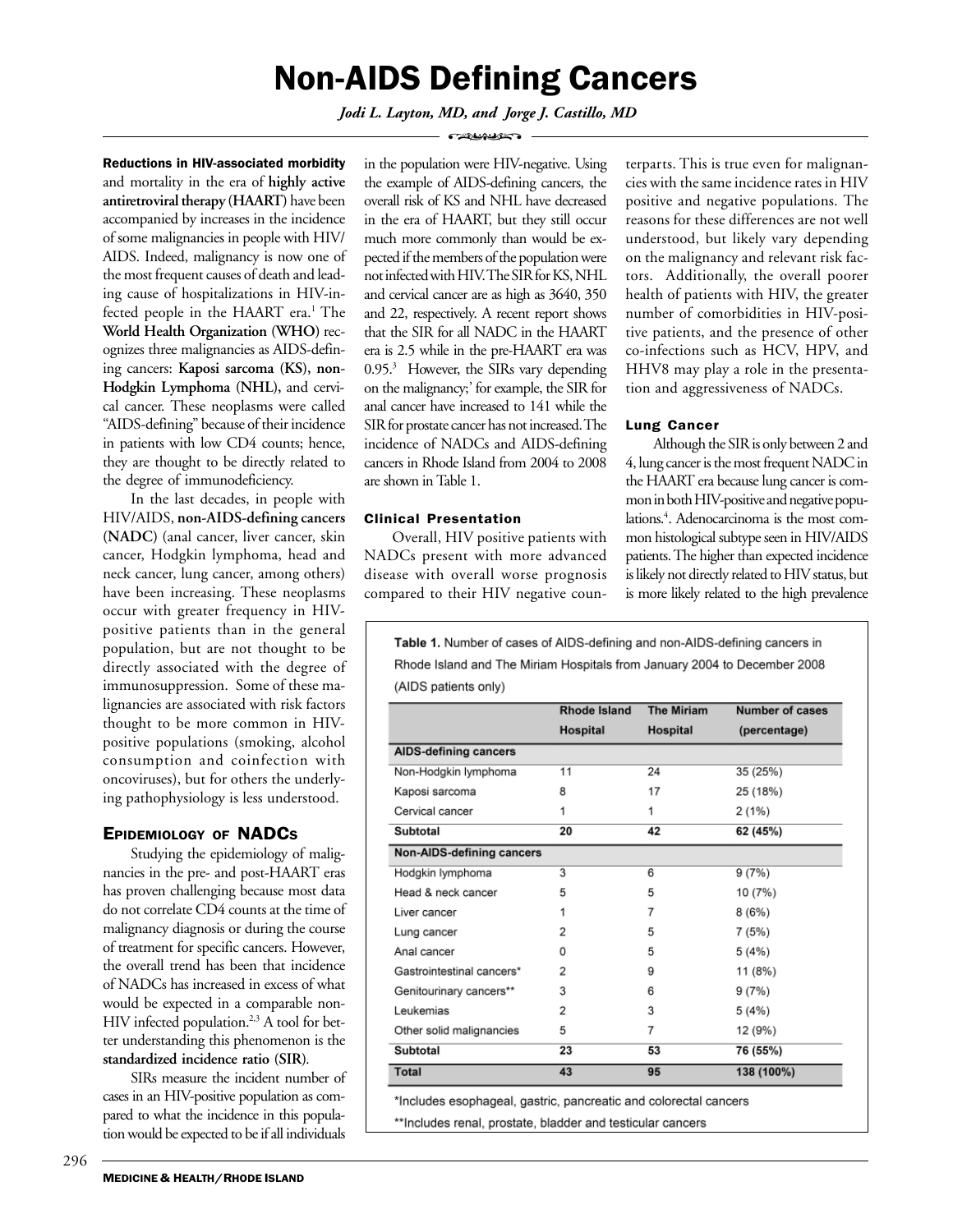of tobacco use in the HIV population. Current recommendations are to stage and treat patients without regard to HIV status.

#### Hodgkin Lymphoma

HL is another common NADC. HIVpositive patients typically present at more advanced stages relative to their HIV-negative counterparts and extranodal involvement is common.5 HL in HIV-positive patients tends to be histologically and clinically more aggressive. Of note, almost all cases of HL in HIV patients are EBV positive. There is an increased risk of HL at CD4 counts between 150-275 cells/mm<sup>3</sup>, suggesting that the pathophysiology of the disease is modulated by moderate immunosuppression or immune reconstitution.6 However, HL occurs less frequently at CD4 counts of less than 150 cells/mm<sup>3</sup>; hence, one can infer the exact mechanism is not immunosuppression alone. The general treatment approach is initiation of HAART plus chemotherapy (ABVD). The data on radiation therapy in HIV-associated Hodgkin lymphoma are limited.

# Head and Neck

The increased incidence of head and neck cancers in HIV-positive patients may be due to a number of factors including tobacco use and co-infection with HPV (particularly in men who have sex with men). Patients present at younger ages and with more advanced disease when compared to their HIV-negative counterparts.7 Head and neck cancers associated with HPV have a better overall prognosis than those associated with tobacco use. Treatment options are the same as for HIV-negative patients and focus on loco-regional control with surgery and radiation therapy or systemic therapy for metastatic disease. Notably, HIV-positive patients experience more severe and frequent side effects from therapy, which may ultimately prevent or inhibit aggressive approaches. HIV-positive patients often experience more severe xerostomia, oral infections, severe mucositis and secondary significant malnutrition. Clinicians must closely weigh the overall performance status of HIVpositive patients when deciding treatment options of head and neck cancers.

### Hepatocellular Carcinoma

Because hepatitis C and HIV have similar routes of transmission, HIV- positive patients are at an increased risk to develop **hepa-**

# Overall, HIV positive patients with NADCs present with more advanced disease with overall worse prognosis compared to their HIV negative counterparts.

**tocellular carcinoma (HCC)**. Approximately 30% of HIV-positive patients are coinfected with hepatitis C.<sup>8</sup> The relative efficiency of transmission of both viruses differs by route; thus the co-infection rate varies significantly by risk group: IV drug users have the highest incidence of co-infection while heterosexual partners the least. Additionally, increased rates of alcohol consumption in the HIV-positive population and higher rates of liver disease may also increase the risk for HCC. As with all forms of HCC, treatment options remain limited. Liver transplant may be considered in some patients, but the efficacy of this in an immunosuppressed highrisk population remains unknown.

#### Anal Cancer

**Human papilloma virus (HPV),** another co-infector with HIV, is a risk factor for invasive epithelial dysplasia and anal cancer. As such, there is a significantly increased risk of anal cancer in HIV-positive populations, particularly in patients who practice anal-receptive sex.9 It is unclear if HAART has affected the incidence of this malignancy. Treatment is the same for patients with and without HIV infection. The reported increase incidence may represent a true increase likely secondary to HAART therapy or may represent increased detection with improved screening with anal PAP smears and more frequent clinical evaluations. Routine anal screening for HIV-positive patients who practice anal intercourse is recommended; however, anal cancer can occur in the absence of anal intercourse. The role of HPV vaccines in the prevention of anal cancer in HIV-positive patients remains unknown.

#### Breast Cancer

Breast cancer occurs at approximately the same incidence in HIV-positive patients as compared to HIV-negative patients. However, when breast cancer occurs in HIV-positive patients, the malignancy tends to be bilateral and poorly differentiated with the early development of metastases.<sup>10</sup> Some researchers speculate the progressive disease may be

Table 2. Standardized Incidence Ratios (SIR) of selected non-AIDS defining cancers from recent large-scale studies\* (post-HAART era)

| Non-AIDS defining cancer   | <b>Engels</b> | Long      | Dal Maso | <b>Powles</b><br>(2009) |
|----------------------------|---------------|-----------|----------|-------------------------|
| (NADC)                     | (2006)        | (2008)    | (2009)   |                         |
| Anal cancer                | 19.6          | 39        | 44       | 141                     |
| Liver cancer               | 3.3           | 16.5      | 6.4      | 7                       |
| Head/neck cancer           | 2.1           | 5.1       | 1.8      | 1.5                     |
| Lung cancer                | 2.6           | 5.5       | 10.3     | 1.5                     |
| Melanoma                   | 1             | 4         | 0.6      | 2.7                     |
| Skin cancer (non-melanoma) | NR            | NR.       | 1.8      | ΝR                      |
| Prostate cancer            | 0.5           | 0.6       | NR.      | 0.9                     |
| Kidney cancer              | 1.9           | 2.9       | 0.7      | NR                      |
| Penile cancer              | 8             | 24.2      | 12       | <b>NR</b>               |
| Vulvar/vaginal cancer      | 4.4           | <b>NR</b> | 24.3     | <b>NR</b>               |
| Brain cancer               | 0.5           | <b>NR</b> | 3.2      | 1.6                     |
| Colon cancer               | 1             | 0.5       | 1.4      | NR                      |
| Breast cancer              | 0.8           | 0.6       | 0.6      | NR                      |
| Hodgkin lymphoma           | 13.6          | 9.8       | 20.7     | 32                      |
| Multiple myeloma           | 2.2           | 3         | 3.9      | <b>NR</b>               |
| <b>AII NADC</b>            | 1.7           | <b>NR</b> | 2.2      | 2.5                     |

NR: not reported

\*SIR=Number of cases observed/number of cases expected